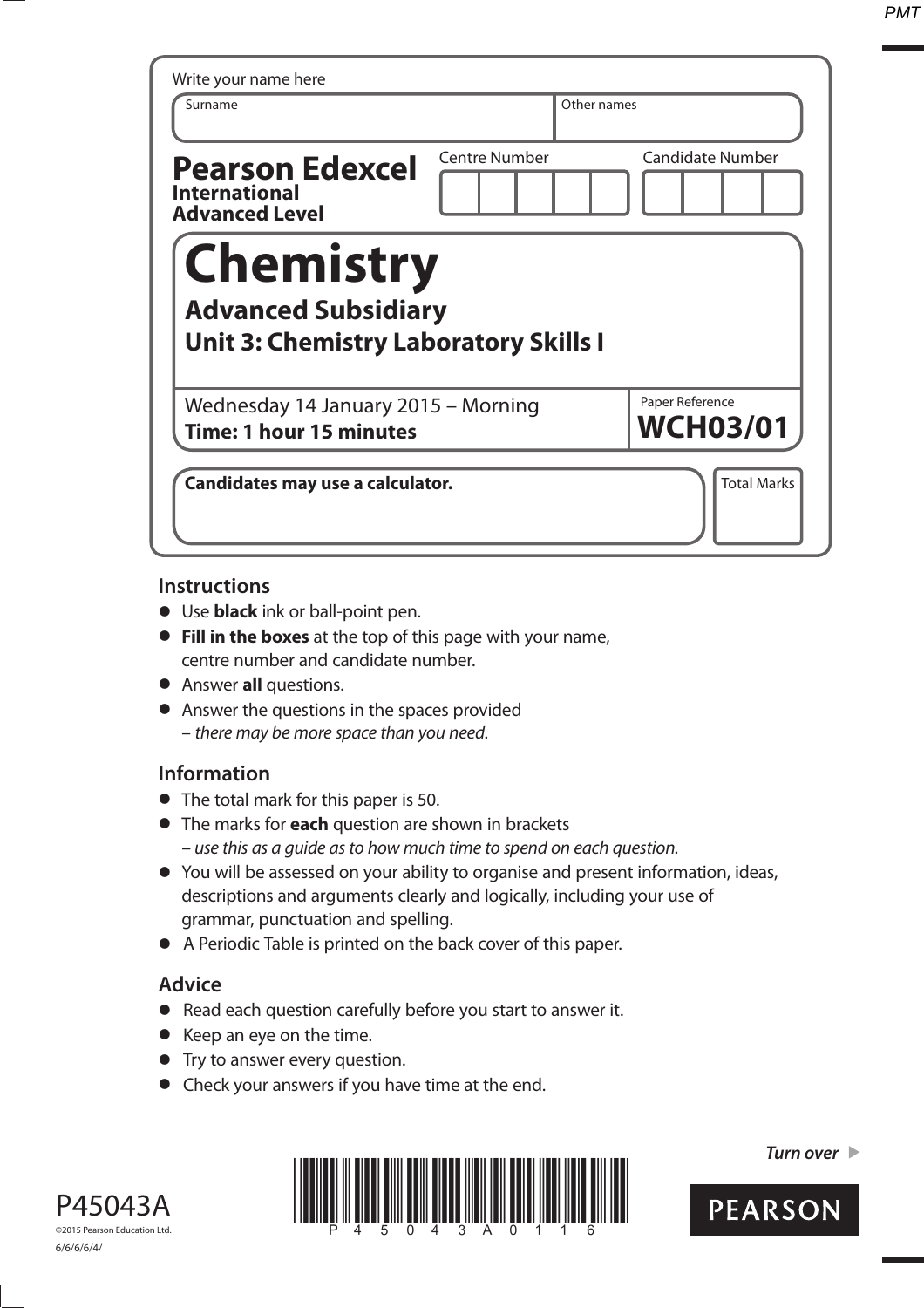## **Answer ALL the questions. Write your answers in the spaces provided.**

- **1** Tests were carried out on compounds **P** and **Q**. Complete the tables below.
	- (a) Compound **P** is a white inorganic solid which contains one cation and one anion.

|       | <b>Test</b>                                                                                                 | Observation                                                     | Inference<br>(Name or formula)            |     |
|-------|-------------------------------------------------------------------------------------------------------------|-----------------------------------------------------------------|-------------------------------------------|-----|
| (i)   | Warm P with dilute<br>aqueous<br>sodium hydroxide                                                           | A gas is given off which<br>turns damp red litmus<br>paper blue | The gas is                                | (1) |
| (ii)  | Add dilute<br>nitric acid followed<br>by aqueous<br>silver nitrate to an<br>aqueous solution<br>of <b>P</b> | A cream coloured<br>precipitate forms                           | <b>P</b> contains the<br>ion              | (1) |
| (iii) | Add dilute aqueous<br>ammonia to the<br>cream coloured<br>precipitate                                       |                                                                 | This confirms the<br>inference in (a)(ii) | (1) |

(iv) The **formula** of **P** is ................................................................................................................................

**(1)**

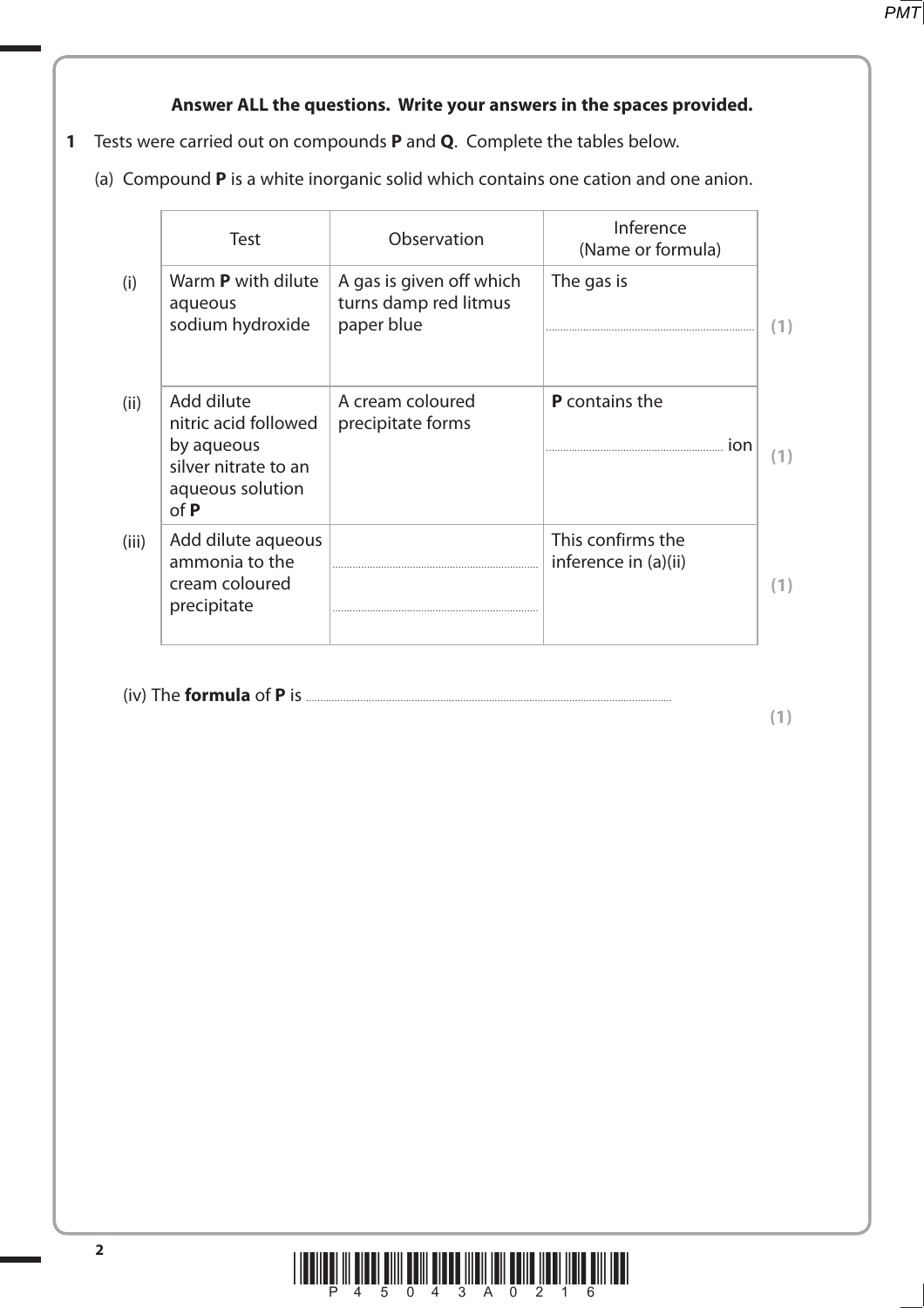(b) **Q** is an organic liquid which has only one functional group. **Q** dissolves in water forming a **neutral** solution.

|       | <b>Test</b>                                   | Observation                                                      | Inference                                               |     |
|-------|-----------------------------------------------|------------------------------------------------------------------|---------------------------------------------------------|-----|
| (i)   | Add bromine<br>water to <b>Q</b>              | The bromine is not<br>decolorised                                |                                                         | (1) |
| (ii)  | Add<br>phosphorus(V)<br>chloride to <b>Q</b>  | Misty fumes which react<br>with ammonia to form a<br>white smoke | The misty fumes are                                     |     |
|       |                                               |                                                                  | The <b>formula</b> of the<br>functional group in $Q$ is | 2)  |
| (iii) | Add a small<br>piece of sodium<br>to <b>Q</b> |                                                                  | This confirms the inference<br>made in $(b)(ii)$        | (1) |
|       |                                               |                                                                  |                                                         |     |

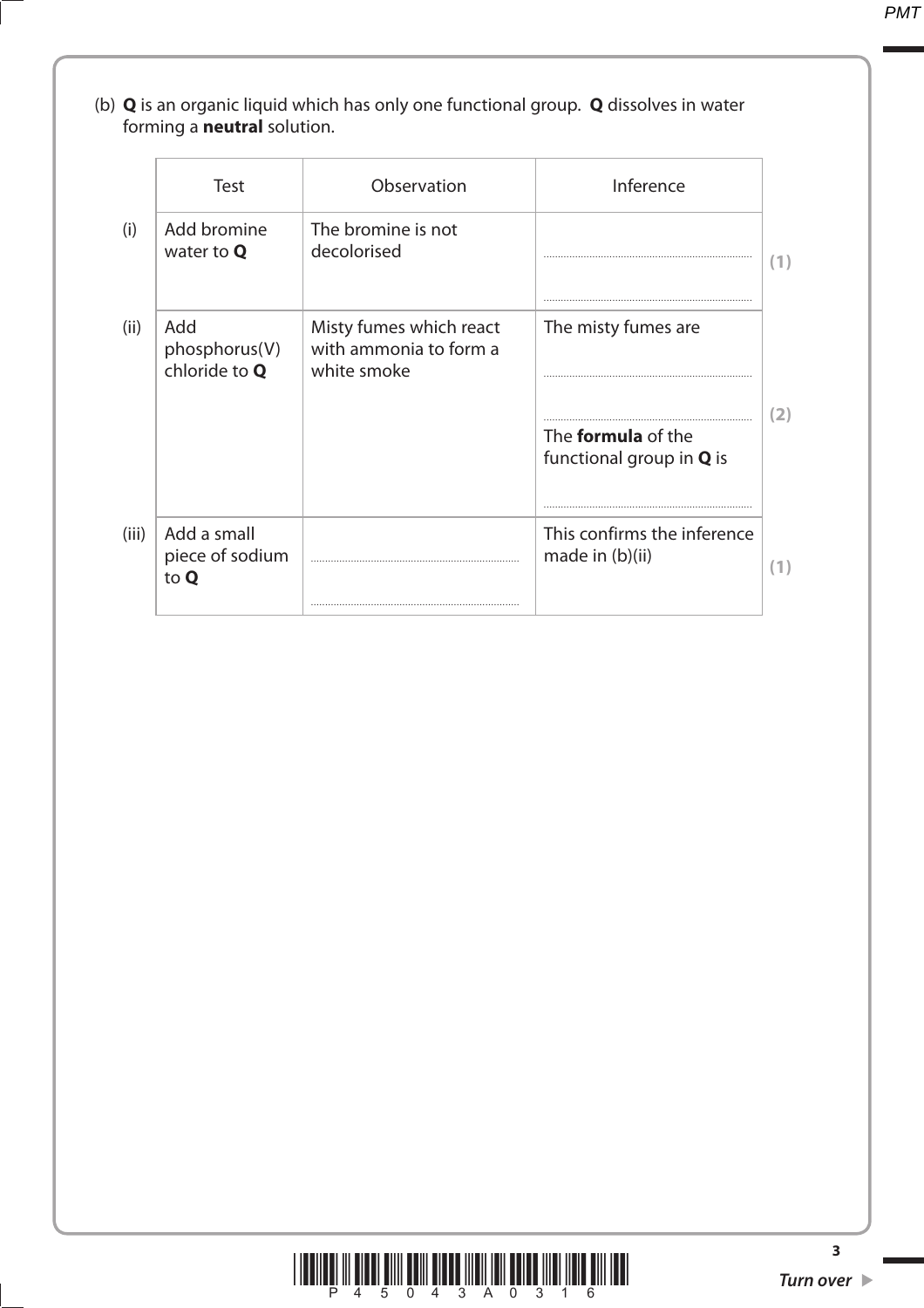

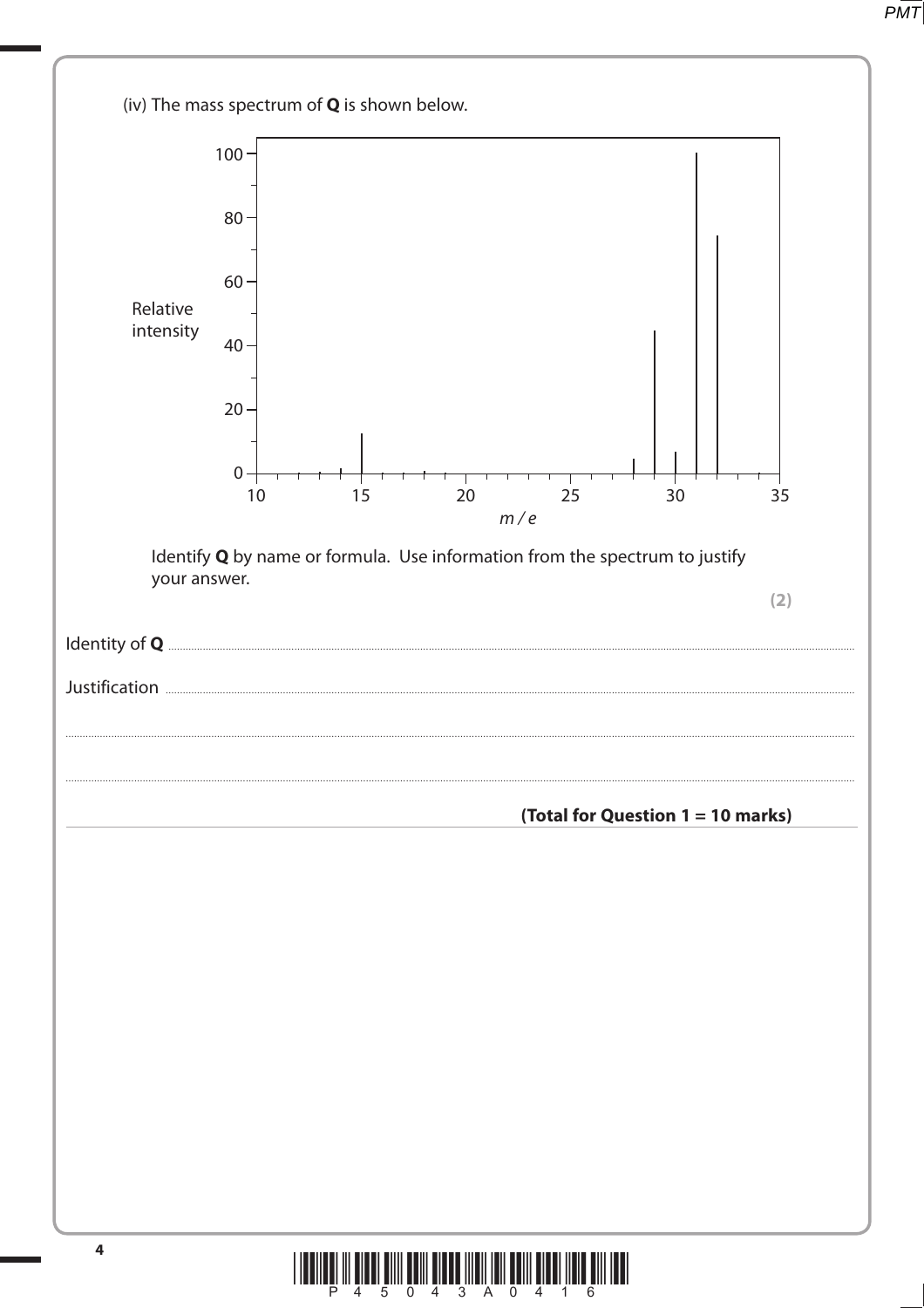**BLANK PAGE**

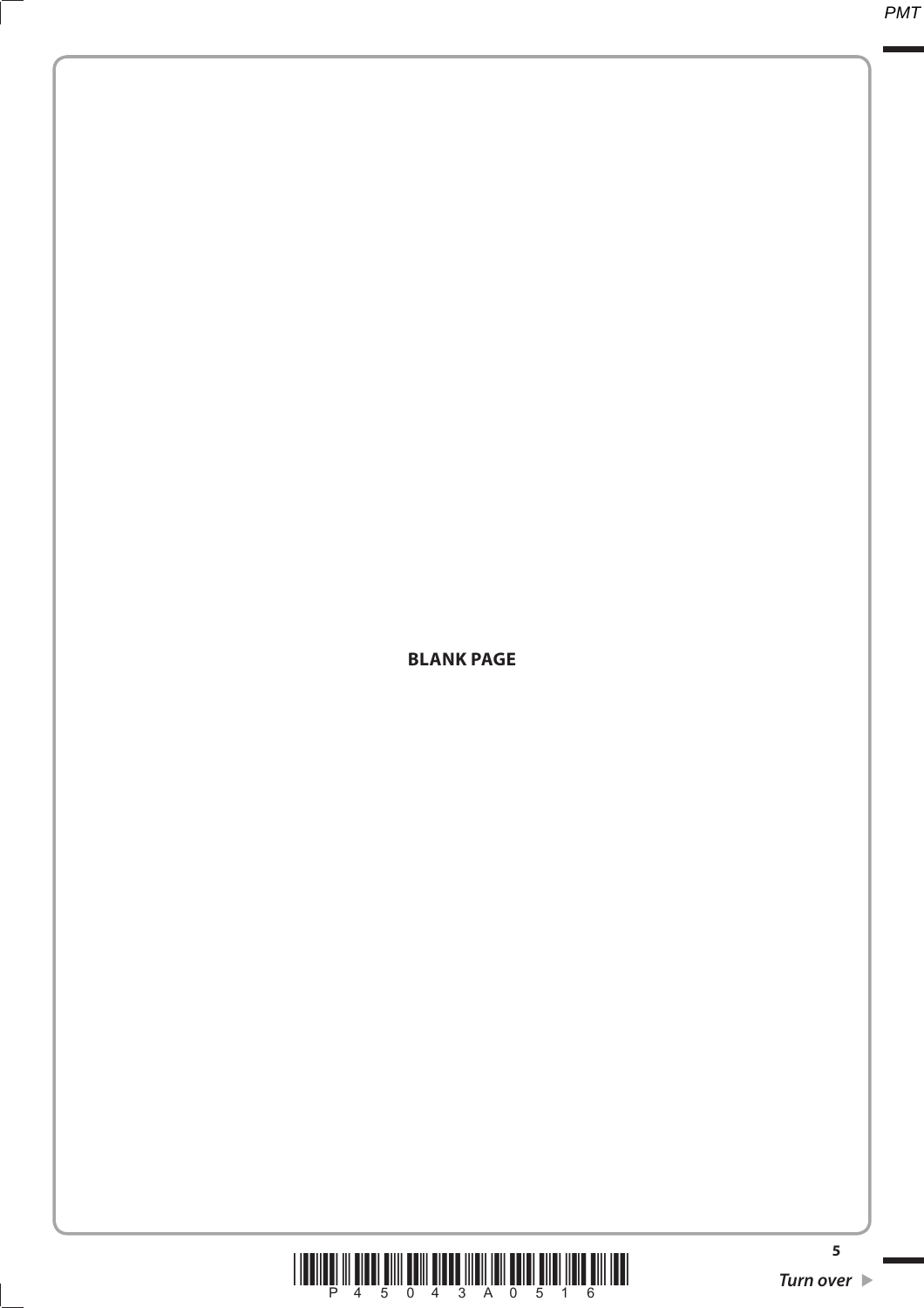| $\overline{2}$ | A white powder is the carbonate of an element in Group 2. Its formula can be written $XCO3$ .<br>0.150 g of the pure carbonate was mixed with excess dilute hydrochloric acid.<br>The following reaction occurred.<br>$XCO3(s) + 2HCl(aq) \rightarrow XCl2(aq) + CO2(q) + H2O(l)$ |     |
|----------------|-----------------------------------------------------------------------------------------------------------------------------------------------------------------------------------------------------------------------------------------------------------------------------------|-----|
|                | (a) Describe the test for carbon dioxide.                                                                                                                                                                                                                                         | (1) |
|                |                                                                                                                                                                                                                                                                                   |     |
|                |                                                                                                                                                                                                                                                                                   |     |
|                | (b) The carbonate and dilute hydrochloric acid were mixed in a conical flask<br>with a side arm. Complete the diagram below to show how to collect the<br>carbon dioxide and measure its volume.                                                                                  |     |
|                |                                                                                                                                                                                                                                                                                   | (2) |
|                | carbonate<br>acid                                                                                                                                                                                                                                                                 |     |
|                | (c) The volume of carbon dioxide, measured at room temperature and pressure, was 41 cm <sup>3</sup> .<br>Calculate the number of moles of gas formed.                                                                                                                             |     |
|                | [The molar volume of a gas under these conditions is 24 dm <sup>3</sup> mol <sup>-1</sup> .]                                                                                                                                                                                      | (1) |
|                |                                                                                                                                                                                                                                                                                   |     |
|                | 6                                                                                                                                                                                                                                                                                 |     |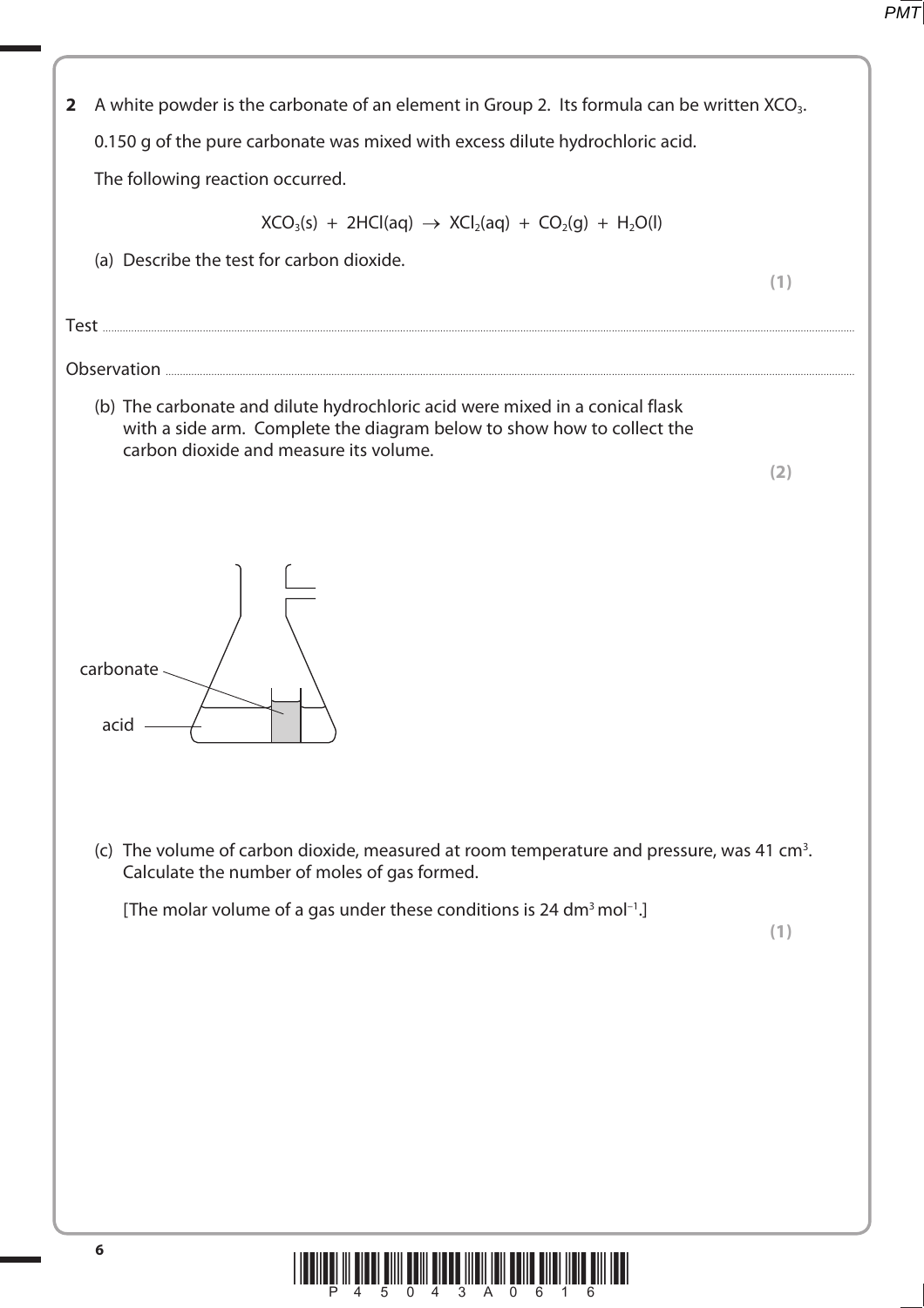| (Total for Question 2 = 11 marks)                                                                                                                                                                           |     |
|-------------------------------------------------------------------------------------------------------------------------------------------------------------------------------------------------------------|-----|
|                                                                                                                                                                                                             |     |
|                                                                                                                                                                                                             |     |
| values for the molar mass of some carbonates of Group 2.                                                                                                                                                    | (2) |
| The student measured the volume of gas produced by each carbonate, but<br>replaced hydrochloric acid with sulfuric acid.<br>Explain why the results of the student's experiments would give very inaccurate |     |
| (h) A student attempted to determine the molar mass of other carbonates of Group 2<br>by the method used in this question.                                                                                  |     |
| (g) What would be observed when a flame test is carried out on $XCO3$ ?                                                                                                                                     | (1) |
|                                                                                                                                                                                                             | (1) |
| (f) Suggest why less gas is collected than expected. You should assume that the<br>reaction is complete and no gas escapes.                                                                                 |     |
| (e) Deduce the value which this experiment gives for the relative atomic mass of X.<br>Suggest which Group 2 metal is most likely to be X.                                                                  | (1) |
|                                                                                                                                                                                                             |     |
| (d) Use your answer to (c), and the mass of the carbonate used, to calculate the<br>molar mass of $XCO3$ .                                                                                                  | (2) |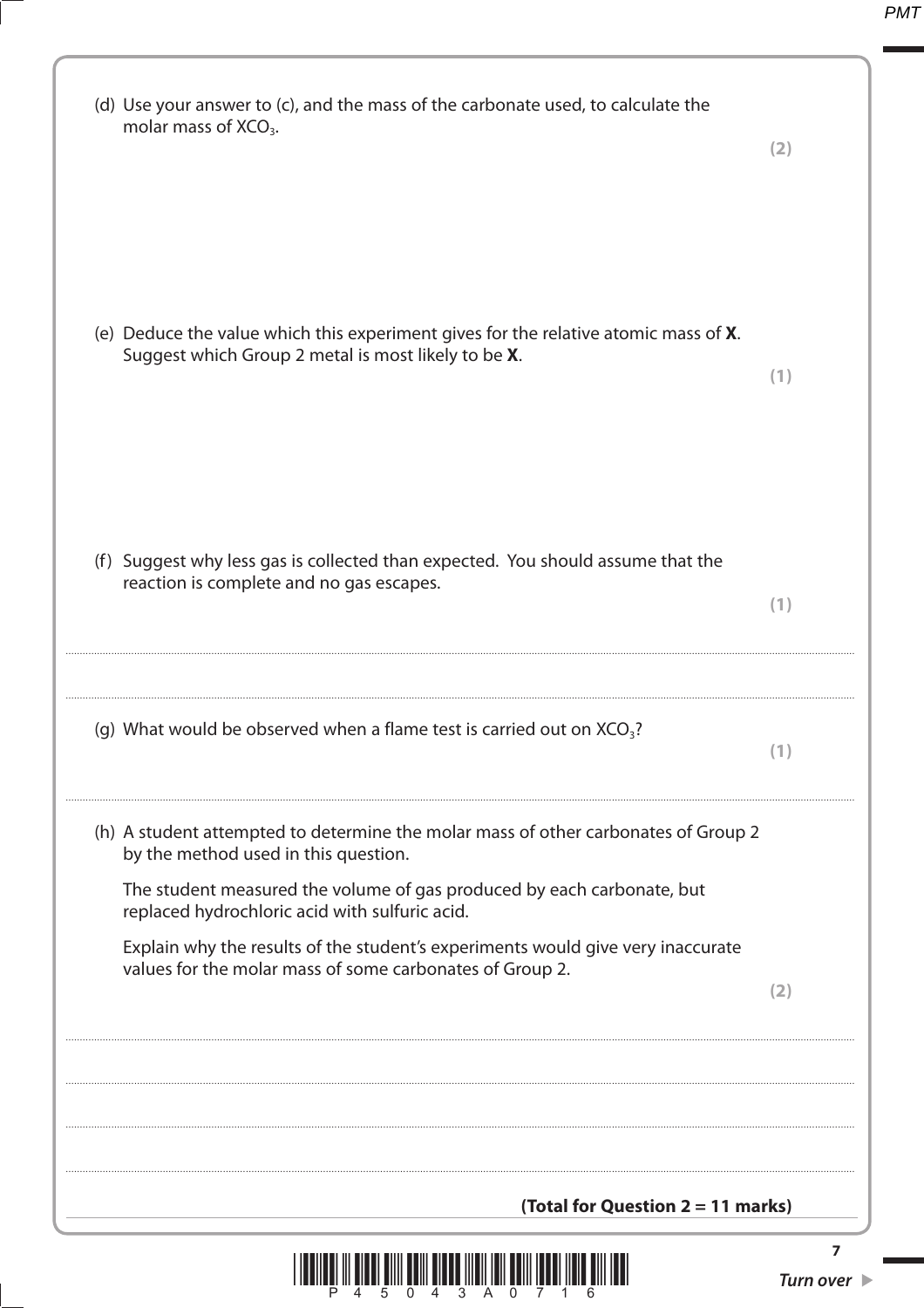**3** A titration was carried out to find the relative molecular mass of a solid acid. The formula of the acid can be written  $H_2A$ . (a) 1.05 g of the acid was dissolved in water and the solution made up to 250 cm<sup>3</sup>. Name the piece of apparatus used for making a solution with volume exactly 250 cm<sup>3</sup>. **(1)** .................................................................................................................................................................................................................................................................................... (b) 25.0  $\text{cm}^3$  of the acid solution was pipetted into a conical flask and titrated with 0.100 mol dm<sup>-3</sup> sodium hydroxide solution. This titration was repeated three times. The equation for the reaction is shown below.  $H_2A(aq) + 2NaOH(aq) \rightarrow Na_2A(aq) + 2H_2O(l)$  (i) The indicator used in the titration was phenolphthalein. What colour change took place at the end point of the titration? H<sub>2</sub>A and its ions are colourless. **(2)** From ........................................................................................... to ........................................................................................... (ii) The following results were recorded. Titration number  $\begin{array}{|c|c|c|c|c|c|c|c|} \hline 1 & 2 & 3 & 4 \ \hline \end{array}$ Burette reading (final)  $\chi_{\text{cm}^3}$  23.60 46.90 24.35 47.65 Burette reading (initial)  $\frac{1}{2}$  /cm<sup>3</sup> 1.00 0.00 23.60 1.00 24.40 Volume of NaOH used  $\sqrt{cm}^3$  23.60 23.30 23.35 23.25 Titration number 1 was a rangefinder, or rough titration. Describe how you would use the rough titration value when carrying out the accurate titrations. **(1)** .................................................................................................................................................................................................................................................................................... .................................................................................................................................................................................................................................................................................... .................................................................................................................................................................................................................................................................................... ....................................................................................................................................................................................................................................................................................

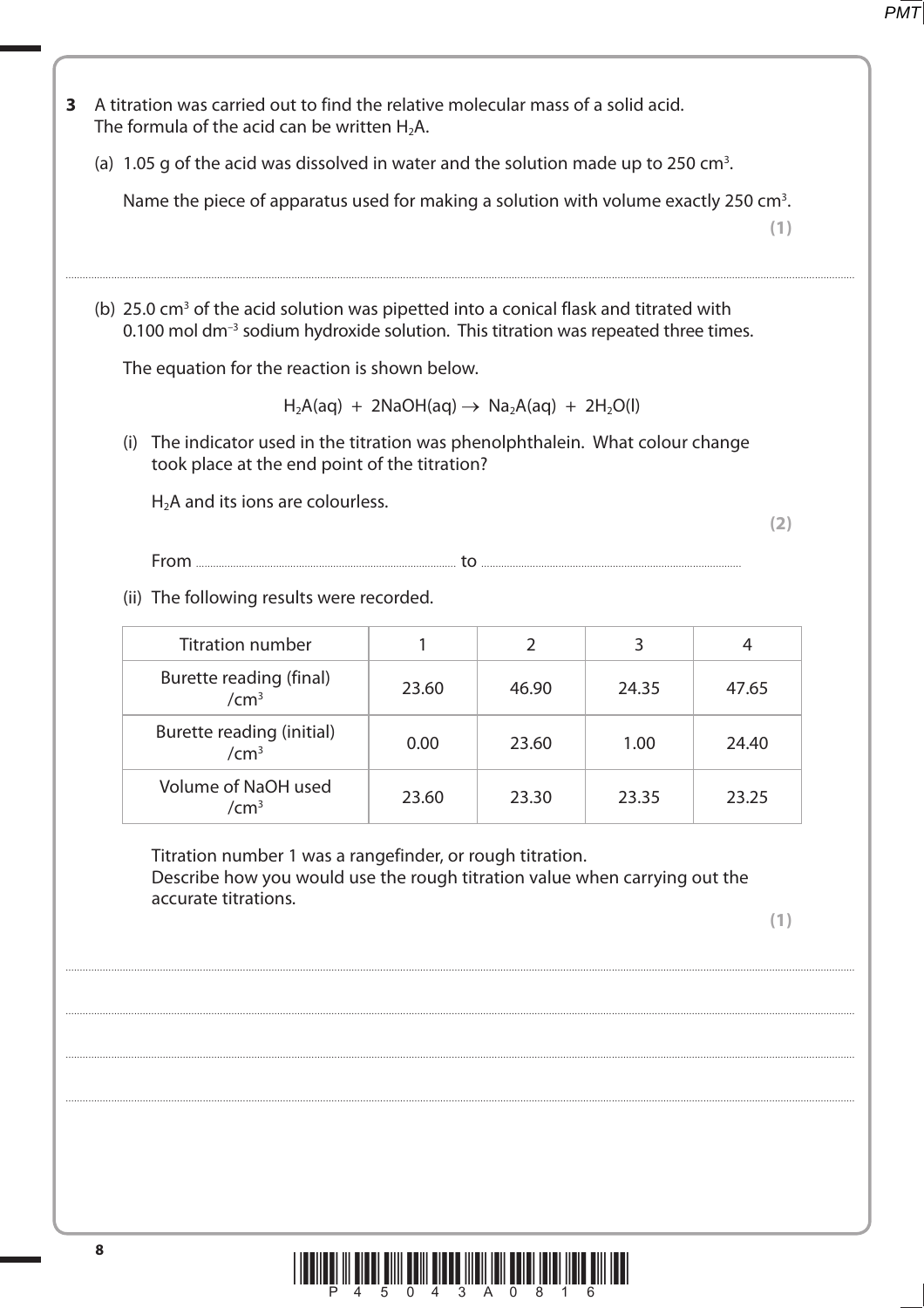| hence calculate the number of moles of $H_2A$ in the 25.0 cm <sup>3</sup> pipette samples.<br>(vi) Calculate the relative molecular mass of $H_2A$ . You <b>must</b> show your working. | (2)<br>(2) |
|-----------------------------------------------------------------------------------------------------------------------------------------------------------------------------------------|------------|
|                                                                                                                                                                                         |            |
|                                                                                                                                                                                         |            |
|                                                                                                                                                                                         |            |
|                                                                                                                                                                                         |            |
|                                                                                                                                                                                         |            |
| (v) Calculate the number of moles of sodium hydroxide in the mean titre and                                                                                                             |            |
|                                                                                                                                                                                         |            |
| (iv) Calculate the mean titre for titration numbers 2, 3 and 4.                                                                                                                         | (1)        |
|                                                                                                                                                                                         |            |
|                                                                                                                                                                                         |            |
| Calculate the percentage uncertainty in titration number 2.                                                                                                                             | (1)        |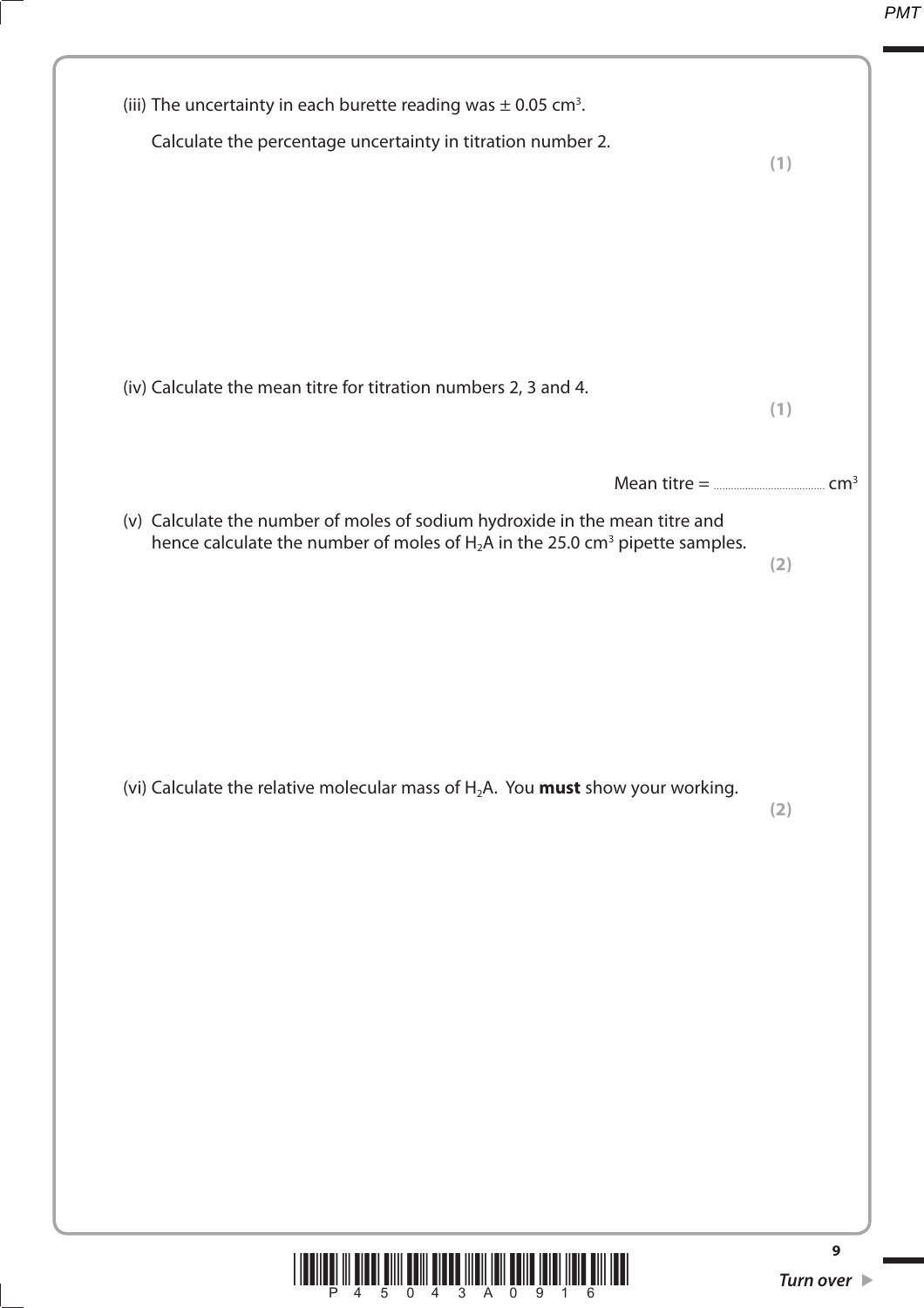$P\overline{MT}$ 

| (c) The acid, $H_2A$ , can be prepared by the oxidation of ethane-1,2-diol, $HOCH_2CH_2OH$ .         |     |
|------------------------------------------------------------------------------------------------------|-----|
| (i) State the reagents and conditions needed for this oxidation reaction.                            | (2) |
|                                                                                                      |     |
|                                                                                                      |     |
| (ii) What colour change would occur when the oxidation took place?                                   | (1) |
|                                                                                                      |     |
| (iii) Use the formula of ethane-1,2-diol to deduce the <b>displayed</b> formula of H <sub>2</sub> A. | (1) |
|                                                                                                      |     |
|                                                                                                      |     |
|                                                                                                      |     |
| (Total for Question 3 = 14 marks)                                                                    |     |
|                                                                                                      |     |
|                                                                                                      |     |
|                                                                                                      |     |
|                                                                                                      |     |
|                                                                                                      |     |
|                                                                                                      |     |
| 10<br><u> I ITALIAN III DITA DIII DOM ASA BADA IIIN IBN BORI IIBN DOM IIBN BIN IBN I</u>             |     |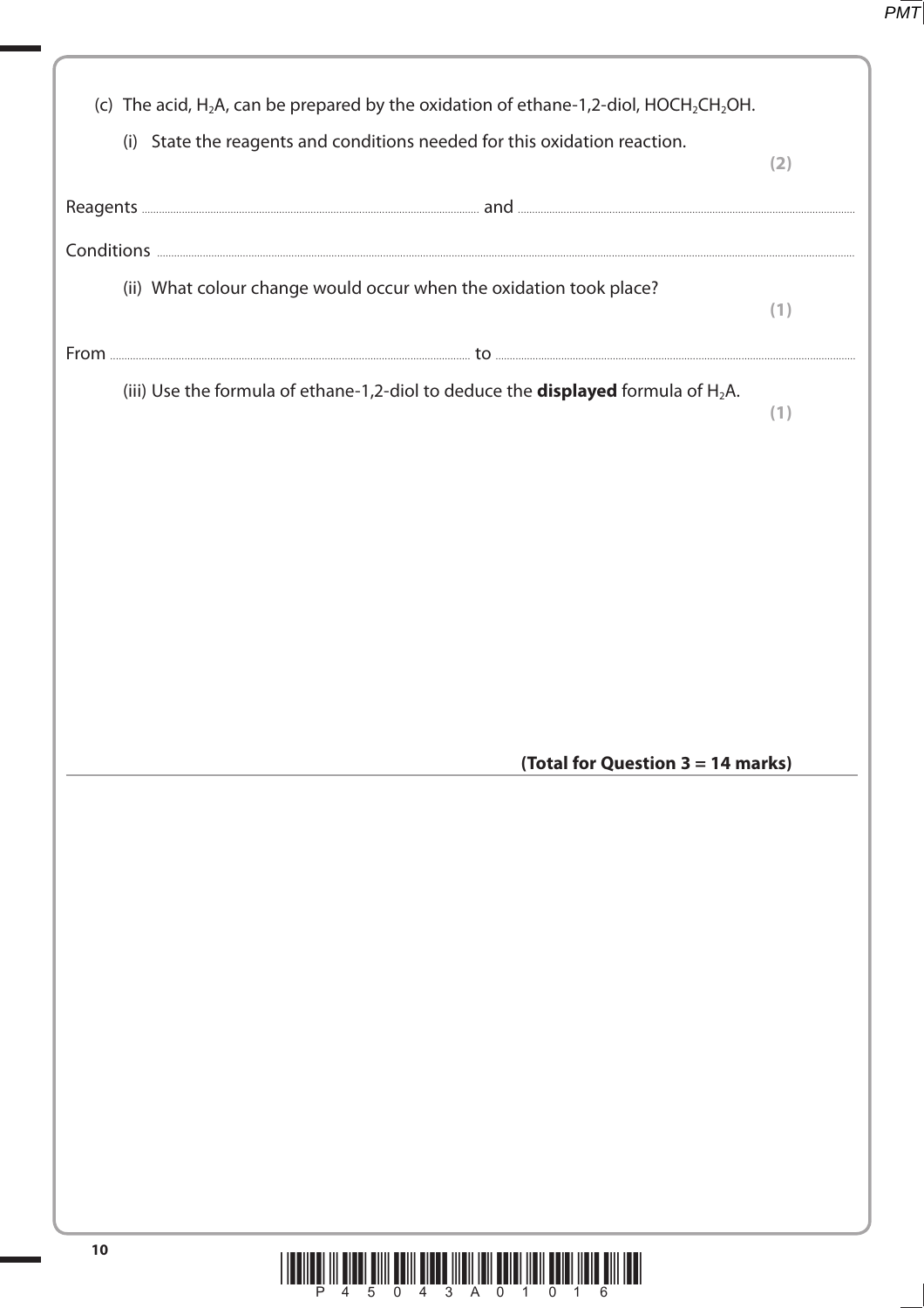

 $\begin{array}{c} \text{if} \ \text{if} \ \text{if} \ \text{if} \ \text{if} \ \text{if} \ \text{if} \ \text{if} \ \text{if} \ \text{if} \ \text{if} \ \text{if} \ \text{if} \ \text{if} \ \text{if} \ \text{if} \ \text{if} \ \text{if} \ \text{if} \ \text{if} \ \text{if} \ \text{if} \ \text{if} \ \text{if} \ \text{if} \ \text{if} \ \text{if} \ \text{if} \ \text{if} \ \text{if} \ \text{if} \ \text{if} \ \text{if} \ \text{if} \ \text{if} \ \text{$ 

**BLANK PAGE**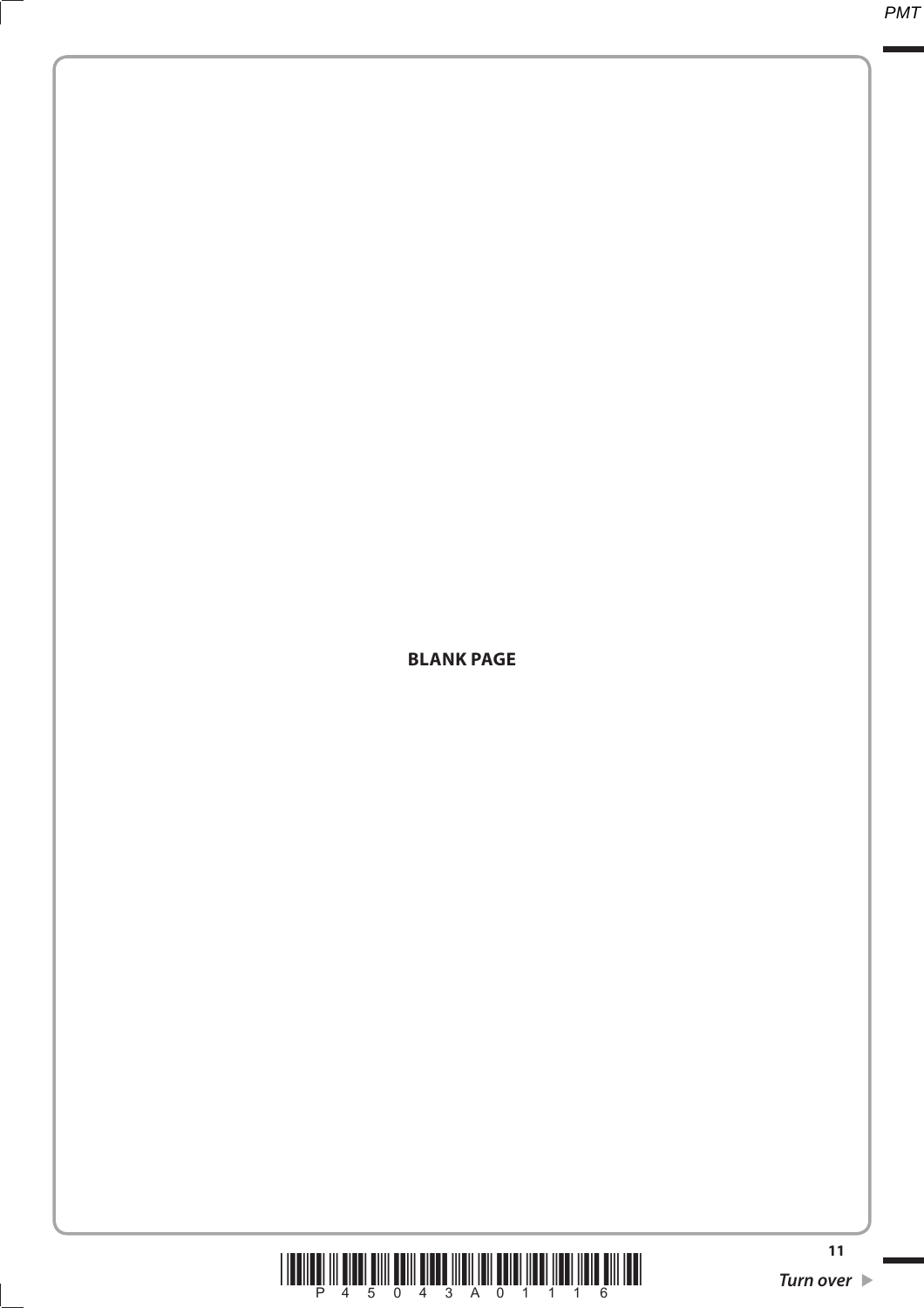**4** One method of preparing 1-bromobutane from butan-1-ol is given below.

Procedure

**Step 1** 10 g of sodium bromide, 10 cm<sup>3</sup> of water and 7.5 cm<sup>3</sup> of butan-1-ol are placed in a flask. The flask is partially immersed in a large beaker of cold water. A condenser is fitted vertically in the neck of the flask as shown in the diagram.



- **Step 2** 10 cm<sup>3</sup> of concentrated sulfuric acid is dripped slowly from the tap funnel into the reaction mixture. The flask is shaken gently.
- **Step 3** The tap funnel is removed from the top of the condenser and the flask is taken out of the cold water bath. The flask is then heated gently for about 45 minutes.
- **Step 4** The apparatus is then rearranged for distillation. The 1-bromobutane and water are distilled into a small beaker where they form two layers.
- **Step 5** The 1-bromobutane layer is separated from the water.
- **Step 6** The 1-bromobutane layer is washed with concentrated hydrochloric acid to remove unreacted butan-1-ol.
- **Step 7** The 1-bromobutane is then washed with dilute sodium carbonate solution.

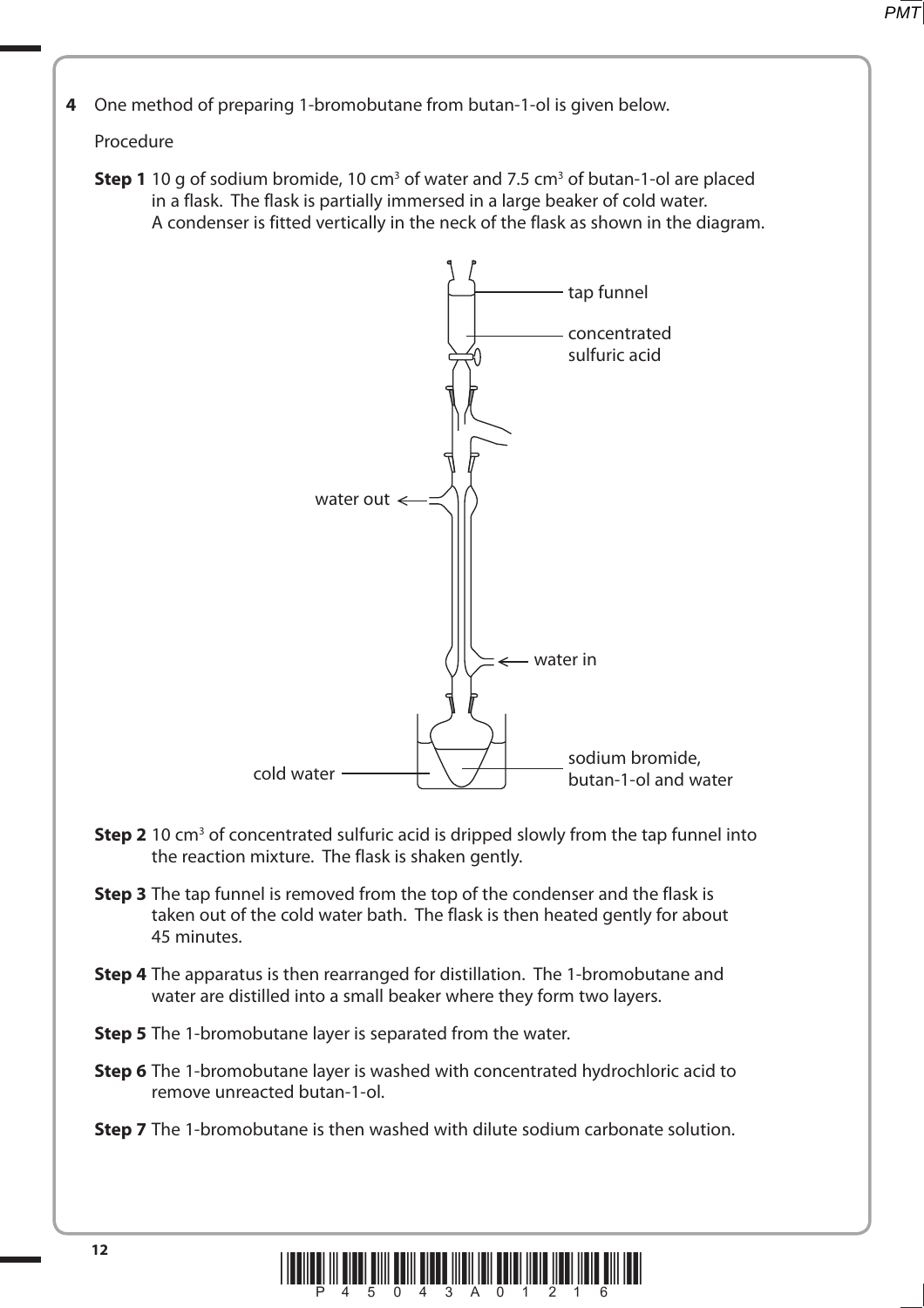| 1-bromobutane, CH <sub>3</sub> CH <sub>2</sub> CH <sub>2</sub> CH <sub>2</sub> Br<br>Liquid<br>butan-1-ol<br>water<br>concentrated hydrochloric acid<br>1-bromobutane<br>(a) The use of the beaker of cold water in Step 1, and the slow addition of<br>concentrated sulfuric acid in Step 2, both prevent a reaction which gives<br>unwanted <i>inorganic</i> products.<br>when these products form. | $M_r = 137$<br>Density / $g cm^{-3}$<br>0.81<br>1.0<br>1.2<br>1.3<br>Identify one of these unwanted products. State the type of reaction occurring |     |
|-------------------------------------------------------------------------------------------------------------------------------------------------------------------------------------------------------------------------------------------------------------------------------------------------------------------------------------------------------------------------------------------------------|----------------------------------------------------------------------------------------------------------------------------------------------------|-----|
|                                                                                                                                                                                                                                                                                                                                                                                                       |                                                                                                                                                    |     |
|                                                                                                                                                                                                                                                                                                                                                                                                       |                                                                                                                                                    |     |
|                                                                                                                                                                                                                                                                                                                                                                                                       |                                                                                                                                                    |     |
|                                                                                                                                                                                                                                                                                                                                                                                                       |                                                                                                                                                    |     |
|                                                                                                                                                                                                                                                                                                                                                                                                       |                                                                                                                                                    |     |
|                                                                                                                                                                                                                                                                                                                                                                                                       |                                                                                                                                                    |     |
|                                                                                                                                                                                                                                                                                                                                                                                                       |                                                                                                                                                    | (2) |
|                                                                                                                                                                                                                                                                                                                                                                                                       |                                                                                                                                                    |     |
| $(b)$ (i)<br>as shown in the diagram.                                                                                                                                                                                                                                                                                                                                                                 | Explain why the condenser is set up so that the water flows from bottom to top,                                                                    |     |
| hazardous. Explain why.                                                                                                                                                                                                                                                                                                                                                                               | (ii) Without the reflux condenser, the procedure in Step 2 would become more                                                                       | (1) |

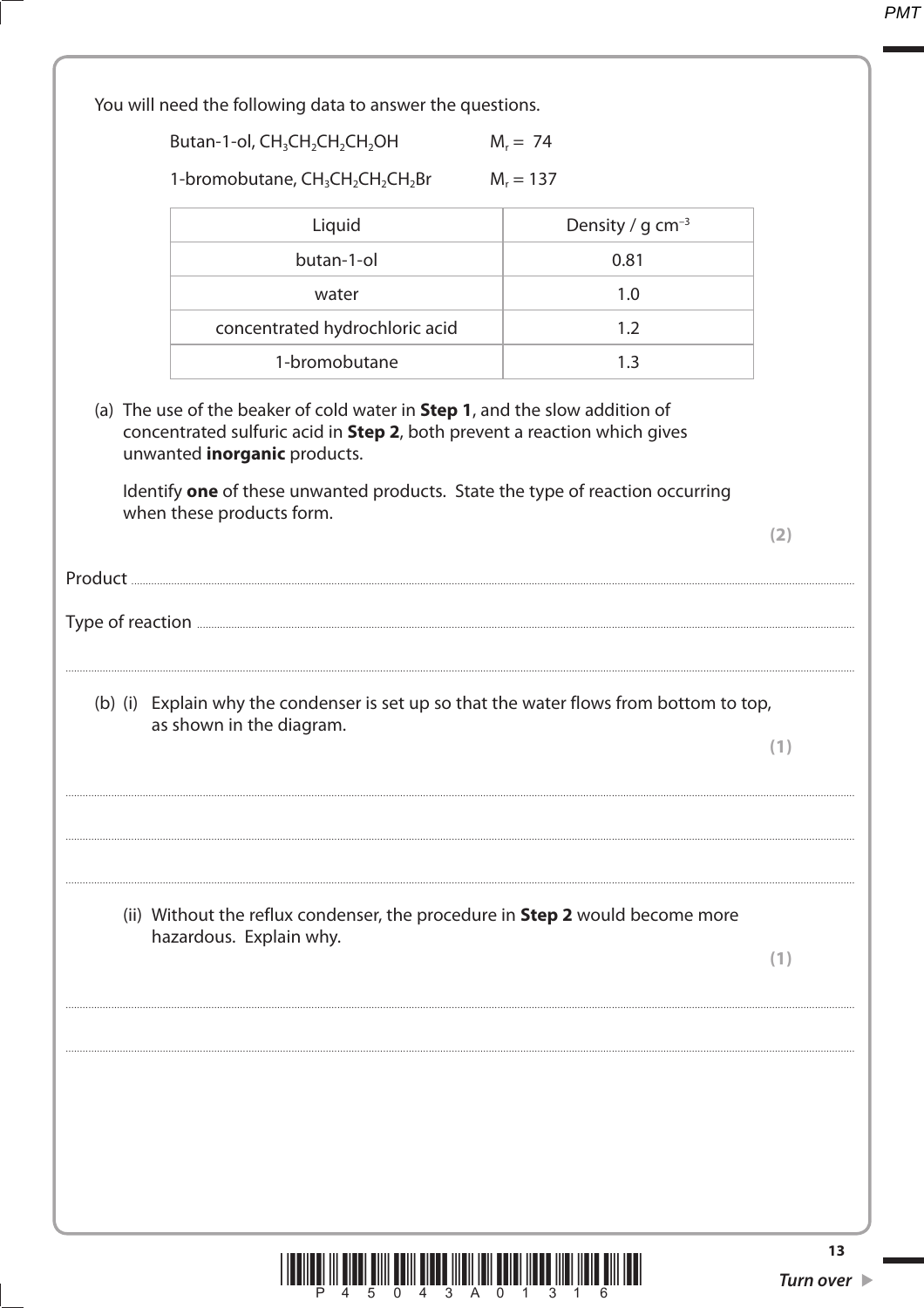| (c) To achieve the best possible yield of 1-bromobutane, the purification stages<br>should involve the minimum number of transfers of the organic product from one<br>piece of apparatus to another. |     |
|------------------------------------------------------------------------------------------------------------------------------------------------------------------------------------------------------|-----|
| (i) How could the water layer be removed from the small beaker in Step 5<br>without transferring the organic product?                                                                                | (1) |
| (ii) Name the apparatus you would use to carry out the washing of the<br>crude 1-bromobutane in Step 6.                                                                                              |     |
| Describe how you would obtain the organic layer from this mixture.                                                                                                                                   | (2) |
|                                                                                                                                                                                                      |     |
| (d) What is the purpose of Step 7?                                                                                                                                                                   | (1) |
| (e) After Step 7, the crude 1-bromobutane is washed with pure water and separated again.<br>Two further steps are needed to obtain a pure sample of 1-bromobutane.                                   |     |
| State what these steps are. Detailed experimental procedures are not required,<br>but you should name any reagents which are needed.                                                                 | (3) |
|                                                                                                                                                                                                      |     |
|                                                                                                                                                                                                      |     |
|                                                                                                                                                                                                      |     |

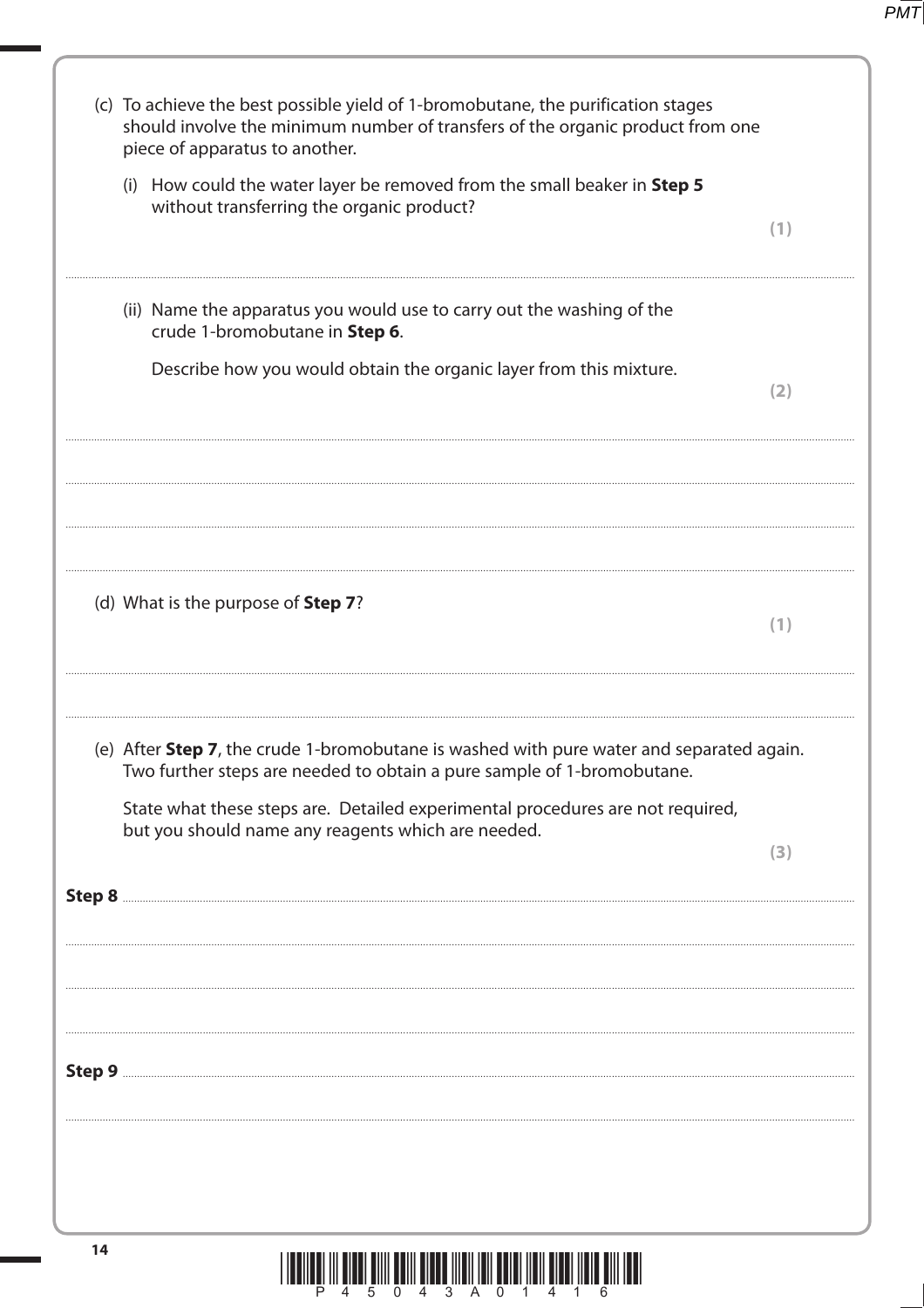| (f) (i) Calculate the mass of butan-1-ol used in $Step 1$ .                                                                                                                                                                                                        | (1) |
|--------------------------------------------------------------------------------------------------------------------------------------------------------------------------------------------------------------------------------------------------------------------|-----|
| (ii) In this experiment, a student obtained 7.5 g of 1-bromobutane.<br>Calculate the percentage yield of 1-bromobutane. Assume that each mole of<br>butan-1-ol can produce a maximum of one mole of 1-bromobutane.<br>Give your answer to two significant figures. | (3) |
|                                                                                                                                                                                                                                                                    |     |
| (Total for Question 4 = 15 marks)                                                                                                                                                                                                                                  |     |
| <b>TOTAL FOR PAPER = 50 MARKS</b>                                                                                                                                                                                                                                  |     |
|                                                                                                                                                                                                                                                                    |     |
|                                                                                                                                                                                                                                                                    |     |
|                                                                                                                                                                                                                                                                    |     |
|                                                                                                                                                                                                                                                                    |     |